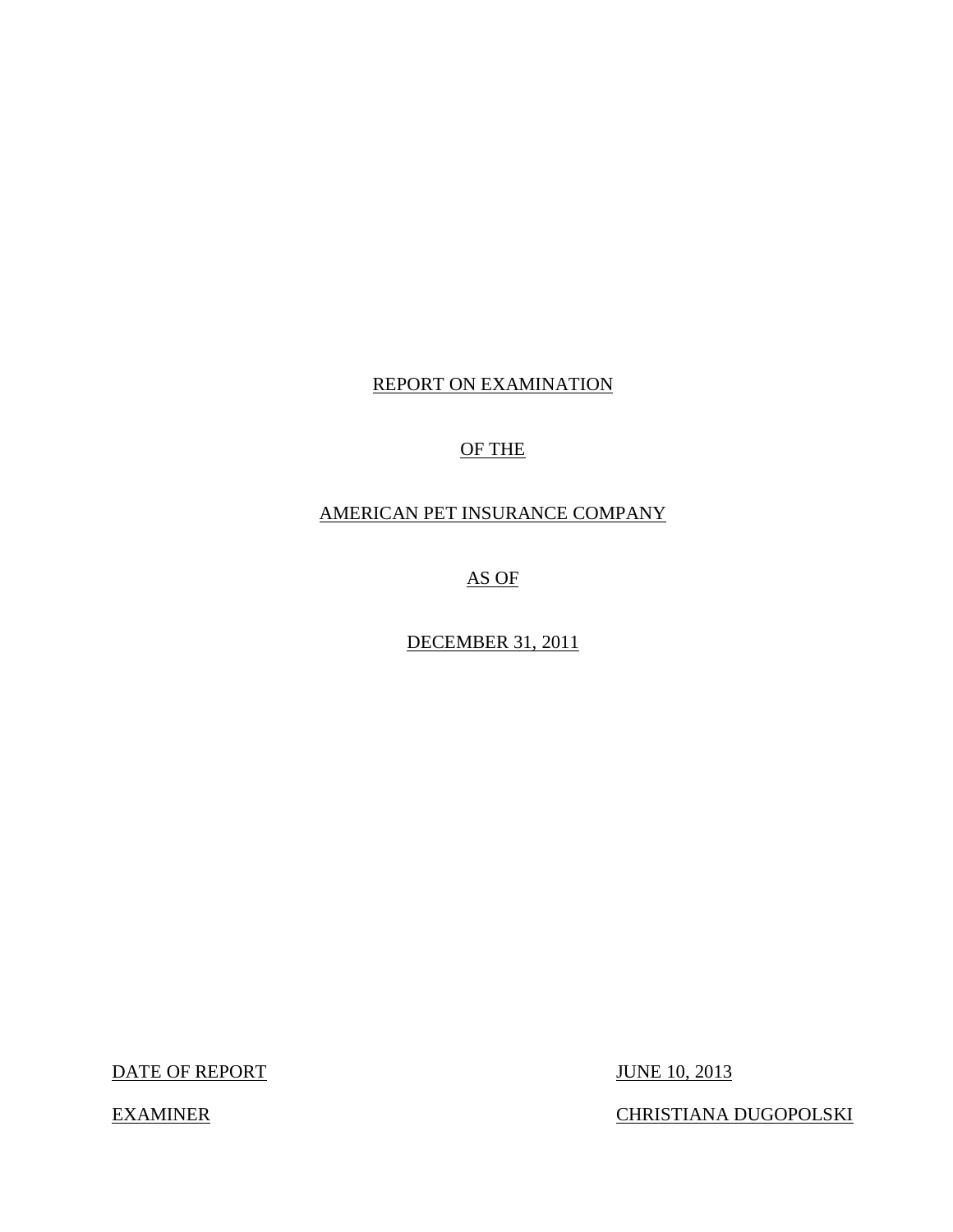# TABLE OF CONTENTS

## ITEM NO. PAGE NO.

| 1  | Scope of examination                                                                                                                                                                          | 2                            |
|----|-----------------------------------------------------------------------------------------------------------------------------------------------------------------------------------------------|------------------------------|
| 2. | Description of Company                                                                                                                                                                        | 3                            |
|    | A. Management<br>B. Territory and plan of operation<br>C. Reinsurance<br>D. Holding company system<br>E. Significant operating ratios<br>F. Accounts and records<br>G. Information technology | 4<br>5<br>6<br>9<br>10<br>10 |
| 3. | <b>Financial Statements</b>                                                                                                                                                                   | 11                           |
|    | A. Balance sheet<br>B. Statement of income                                                                                                                                                    | 11<br>11                     |
| 4. | Losses and loss adjustment expenses                                                                                                                                                           | 13                           |
| 5. | Compliance with prior report on examination                                                                                                                                                   | 13                           |
| 6. | Summary of comments and recommendations                                                                                                                                                       | 13                           |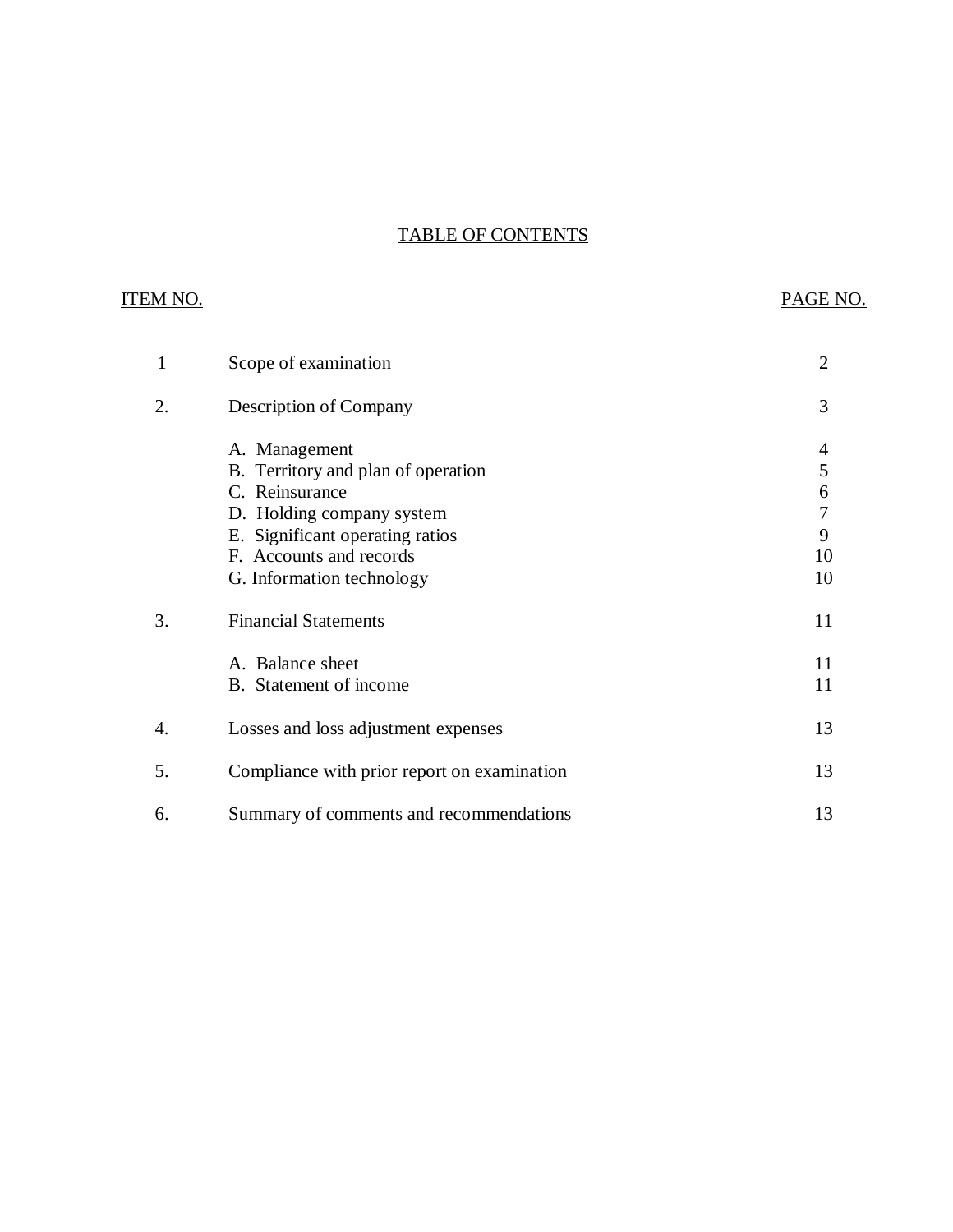

# NEW YORK STATE *DEPARTMENTof*  FINANCIAL SERVICES

Andrew M. Cuomo **Benjamin M. Lawsky** Governor Superintendent Superintendent Superintendent Superintendent Superintendent Superintendent Superintendent

May 3, 2013

Honorable Benjamin M. Lawsky Superintendent of Financial Services Albany, New York 12257

Sir:

Pursuant to the requirements of the New York Insurance Law, and in compliance with the instructions contained in Appointment Number 30899, dated December 14, 2012, attached hereto, I have made an examination into the condition and affairs of American Pet Insurance Company as of December 31, 2011, and submit the following report thereon.

Wherever the designation "the Company" appears herein without qualification, it should be understood to indicate American Pet Insurance Company.

Wherever the term "Department" appears herein without qualification, it should be understood to mean the New York State Department of Financial Services.

The examination was conducted at the Company's home office located at 907 NW Ballard Way, Seattle, WA 98107.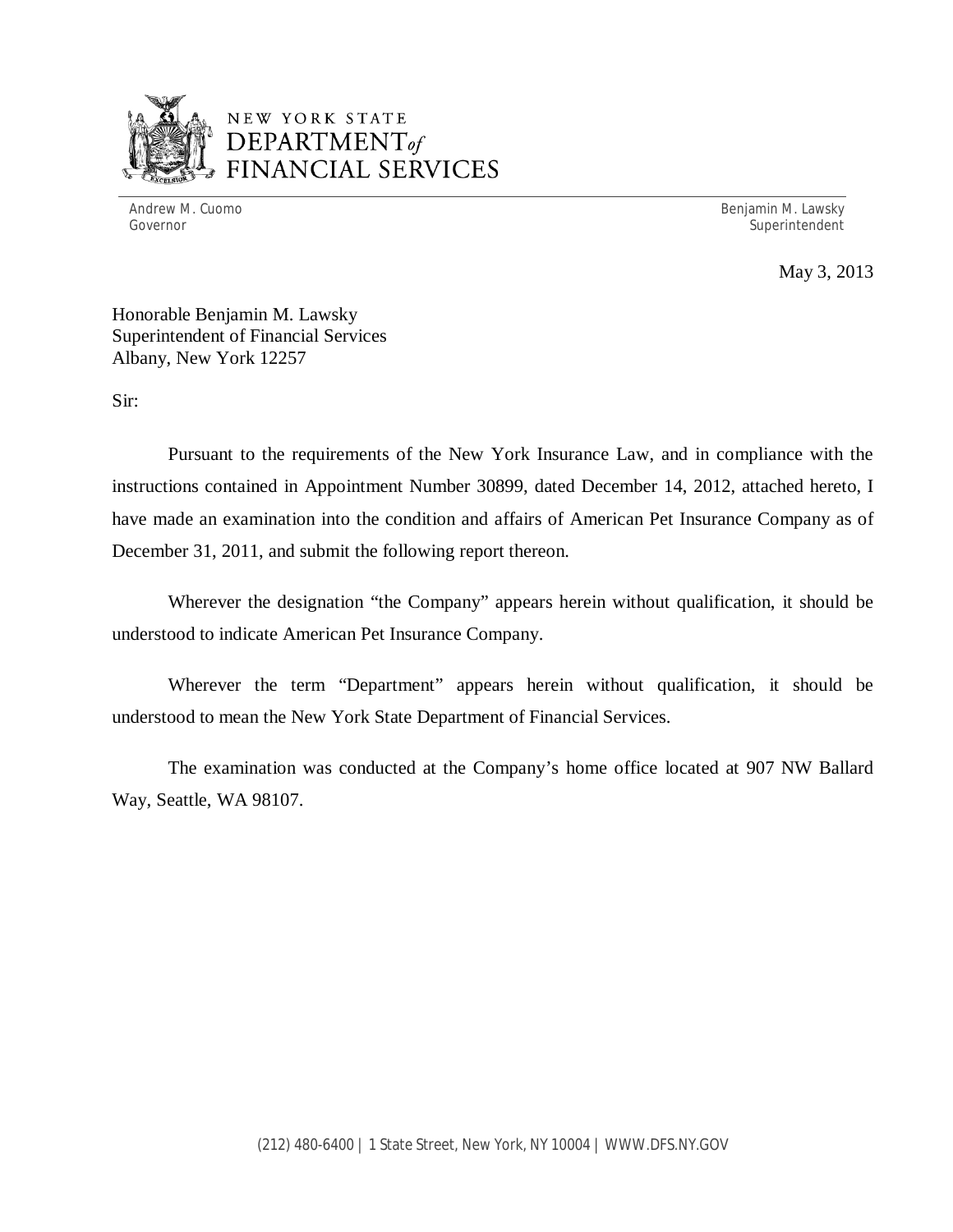## 1. SCOPE OF EXAMINATION

<span id="page-3-0"></span>The Department has performed an individual examination of the Company*,* a multi-state insurer. The previous examination was conducted as of December 31, 2006. This examination covered the five year period from January 1, 2007 through December 31, 2011. Transactions occurring subsequent to this period were reviewed where deemed appropriate by the examiner.

This examination was conducted in accordance with the National Association of Insurance Commissioners ("NAIC") Financial Condition Examiners Handbook ("Handbook"), which requires that we plan and perform the examination to evaluate the financial condition and identify prospective risks of the Company by obtaining information about the Company including corporate governance, identifying and assessing inherent risks within the Company and evaluating system controls and procedures used to mitigate those risks. This examination also includes assessing the principles used and significant estimates made by management, as well as evaluating the overall financial statement presentation, management's compliance with Statutory Accounting Principles and annual statement instructions when applicable to domestic state regulations.

All financially significant accounts and activities of the Company were considered in accordance with the risk-focused examination process. This examination also included a review and evaluation of the Company's own control environment assessment. The examiners also relied upon audit work performed by the Company's independent public accountants when appropriate.

This examination report includes a summary of significant findings for the following items as called for in the Handbook:

> Significant subsequent events Company history Corporate records Management and control Fidelity bonds and other insurance Pensions, stock ownership and insurance plans Territory and plan of operation Growth of Company Loss experience Reinsurance Accounts and records Statutory deposits Financial statements Summary of recommendations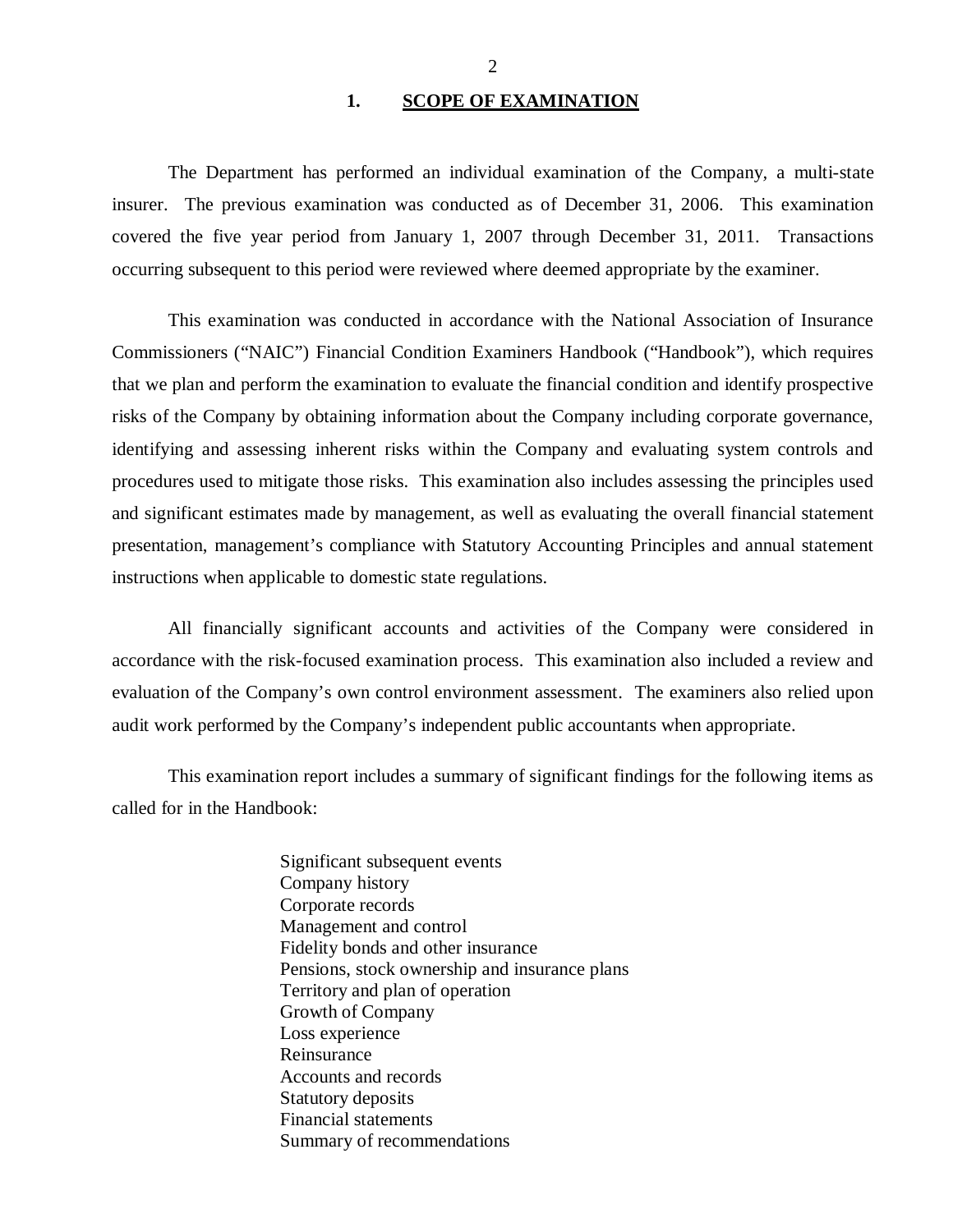<span id="page-4-0"></span>A review was also made to ascertain what action was taken by the Company with regard to comments and recommendations contained in the prior report on examination.

This report on examination is confined to financial statements and comments on those matters that involve departures from laws, regulations or rules, or that are deemed to require explanation or description.

#### **2. DESCRIPTION OF COMPANY**

The company was incorporated under the laws of the state of New York on December 7, 2000 as the Nipponkoa Insurance Company of America to serve as the vehicle for the domestication of the U. S. Branch of the KOA Fire & Marine Insurance Company, Ltd. ("KOA Japan"), pursuant to Article 72 of the New York Insurance Law. The domestication was completed on March 31, 2001 and the Company was licensed on April 1, 2001. On April 1, 2001, the company's parent, Koa Japan, merged with and into the Nippon Fire & Marine Insurance Company Ltd, ("Nippon"), with Nippon as the surviving company. The name of the merged companies and new ultimate parent was then changed to Nipponkoa Insurance Company, Limited, Japan ("Nipponkoa Japan").

In 2003, the Company ceased writing new and renewal business. Effective July 1, 2006, the Company entered into an agreement whereby all of its policy related obligations were transferred to and assumed by the US Branch of Nipponkoa Japan. Additionally, effective July 1, 2006, all of the non-policy related obligations of the Company were transferred to Nipponkoa Management Corporation. Upon consummation of these agreements, the Company became a clean shell insurance company, licensed in 23 states.

On March 8, 2007, in preparation for the sale of the Company to Vetinsurance International Inc., the Company repurchased 3,400 shares of its capital stock from its parent and sole shareholder, Nipponkoa Japan, at a total cost of \$28,730,000. At the same time, the par value of the remaining 1,600 shares was revalued from \$1,000 to \$3,000 per share. Capital paid in is \$4,800,000 consisting of 1,600 shares of \$3,000 par value per share common stock. Gross paid in and contributed surplus is \$5,470,538. Gross paid in and contributed surplus and Common capital stock changed during the examination period, as follows: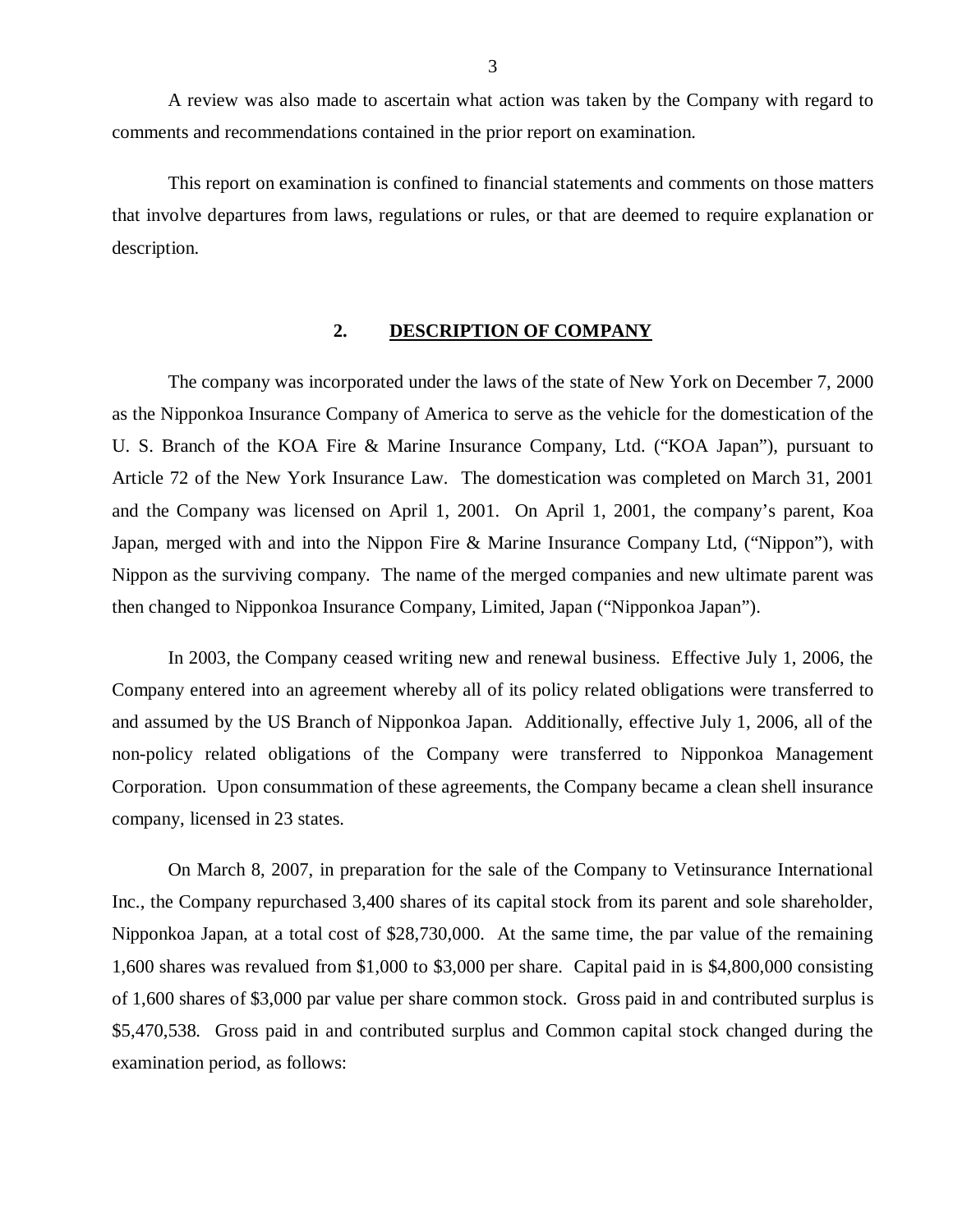| <u>Year</u> | Description                  | Gross paid in and   | <b>Common Capital</b> |
|-------------|------------------------------|---------------------|-----------------------|
|             |                              | contributed surplus | Stock                 |
| 1/1/2007    | Beginning balance            | \$34,000,538        | \$5,000,000           |
| 3/8/2007    | Stock redemption             | (25,330,000)        | (3,400,000)           |
| 3/8/2007    | Change in par value of stock | (3,200,000)         | 3,200,000             |
| 12/31/2011  | Ending balance               | \$5,470,538         | 4,800,000             |

On April, 25, 2007, Vetinsurance International, Inc., a Delaware company, purchased the Company for \$13,200,000, which represented the Company's surplus plus \$3,000,000. On May 29, 2007 the name of the Company was changed to American Pet Insurance Company.

The Company began writing pet health insurance in January 2008 under the brand name Trupanion. American Pet Insurance Company is managed by its affiliate/MGA Vetinsurance Managers, Inc. (d/b/a Trupanion), an Arizona corporation.

## A. Management

Pursuant to the Company's charter and by-laws, management of the Company is vested in a board of directors consisting of not less than 13 nor more than 21 members. The board meets 4 times during each calendar year. At December 31, 2011, the board of directors was comprised of the following members:

| Name and Residence   | <b>Principal Business Affiliation</b>                   |
|----------------------|---------------------------------------------------------|
| Peter R. Beaumont    | Owner and Managing Partner,                             |
| New Vernon, NJ       | <b>Yorkshire Management LLC</b>                         |
| Louis P. Chames, Jr. | <b>Associate Vice President, Regulatory Operations,</b> |
| Bonney Lake, WA      | Vetinsurance Managers, Inc.                             |
| Paul E. Dassenko     | Principal/Sole Shareholder,                             |
| Sharon, CT           | Azure Advisors, Inc.                                    |
| <b>Barry Johnson</b> | Vice President, Finance,                                |
| Edmonds, WA          | Vetinsurance Managers, Inc.                             |
| John H. Kramer       | Director,                                               |
| Vero Beach, FL       | American Pet Insurance Company                          |
| Daniel G. Levitan    | Co-Founder/Managing Member,                             |
| Seattle, WA          | Maveron LLC                                             |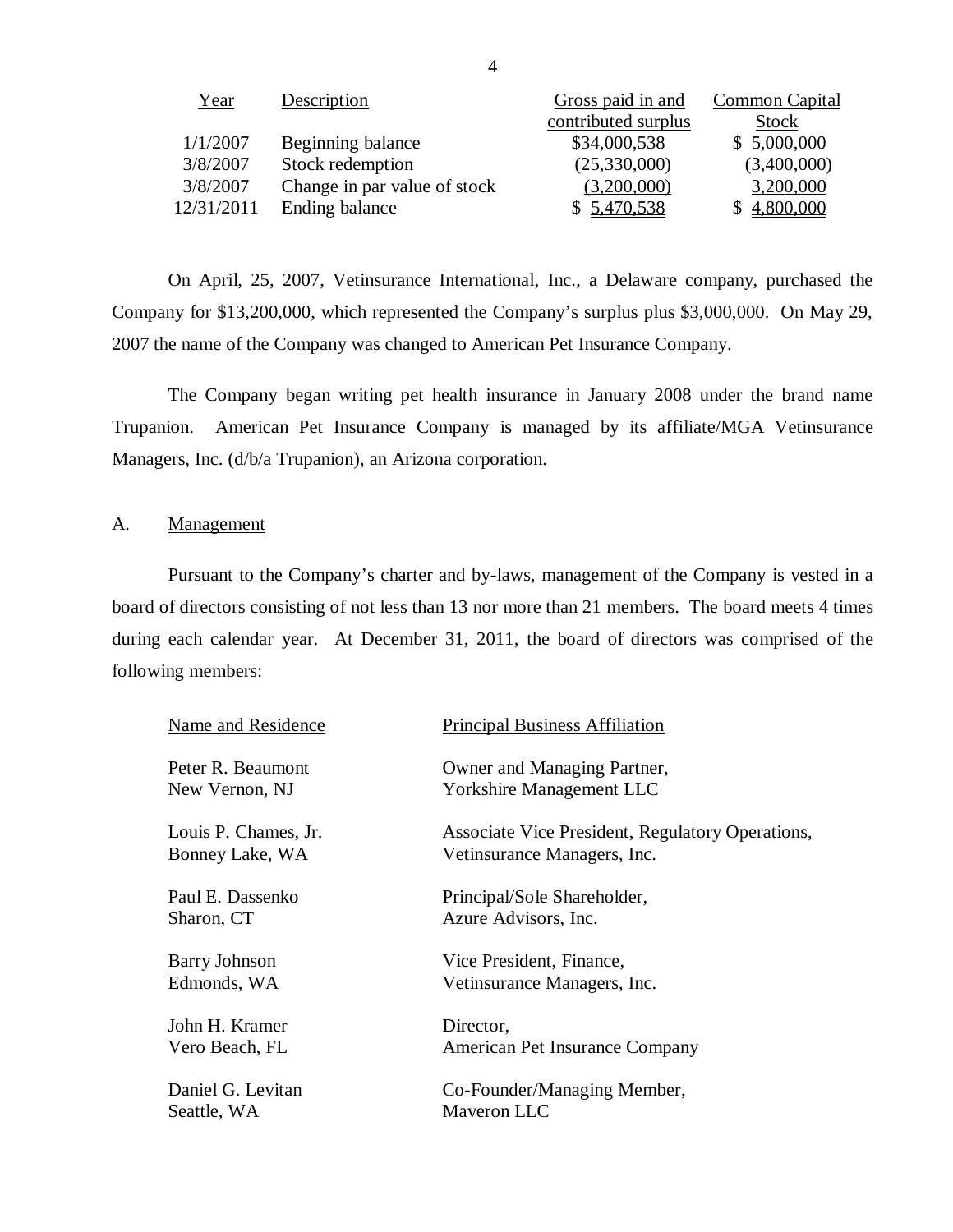<span id="page-6-0"></span>

| Name and Residence                   | <b>Principal Business Affiliation</b>                                                                     |
|--------------------------------------|-----------------------------------------------------------------------------------------------------------|
| Murray B. Low                        | Director,                                                                                                 |
| Stanford, CT                         | Lang Entrepreneurship Center, Columbia University                                                         |
| Michael J. Lucciola                  | Chief Executive Officer,                                                                                  |
| Chatham, NJ                          | QVE.LLC d/b/a Get VEQ.com                                                                                 |
| Darryl G. A. Rawlings<br>Seattle, WA | Chief Executive Officer,<br>Vetinsurance International, Inc. and American Pet<br><b>Insurance Company</b> |
| Howard E. Rubin                      | Chief Operating Officer,                                                                                  |
| Seattle, WA                          | Vetinsurance Managers, Inc.                                                                               |
| Morton E. Spitzer<br>Boca Raton, FL  | Retired                                                                                                   |
| James K. Steen                       | Retired/Sole Practitioner,                                                                                |
| Old Greenwich, CT                    | Corporate Consultant, Insurance                                                                           |
| Jennifer F. Steindler                | Corporate Vice President & Associate General Counsel,                                                     |
| Southfields, NY                      | Kenneth Cole Productions, Inc.                                                                            |

A review of the minutes of the board of directors' meetings held during the examination period indicated that the meetings were generally well attended and each board member had an acceptable record of attendance.

As of December 31, 2011, the principal officers of the Company were as follows:

Name Title Louis P. Chames Jr. Secretary Barry P. Johnson Treasurer

Darryl G. A. Rawlings Chief Executive Officer

## B. Territory and Plan of Operation

As of December 31, 2011, the Company was licensed to write business in 45 states, the District of Columbia and Puerto Rico.

As of the examination date, the Company was authorized to transact the kinds of insurance as defined in the following numbered paragraphs of Section 1113(a) of the New York Insurance Law:

5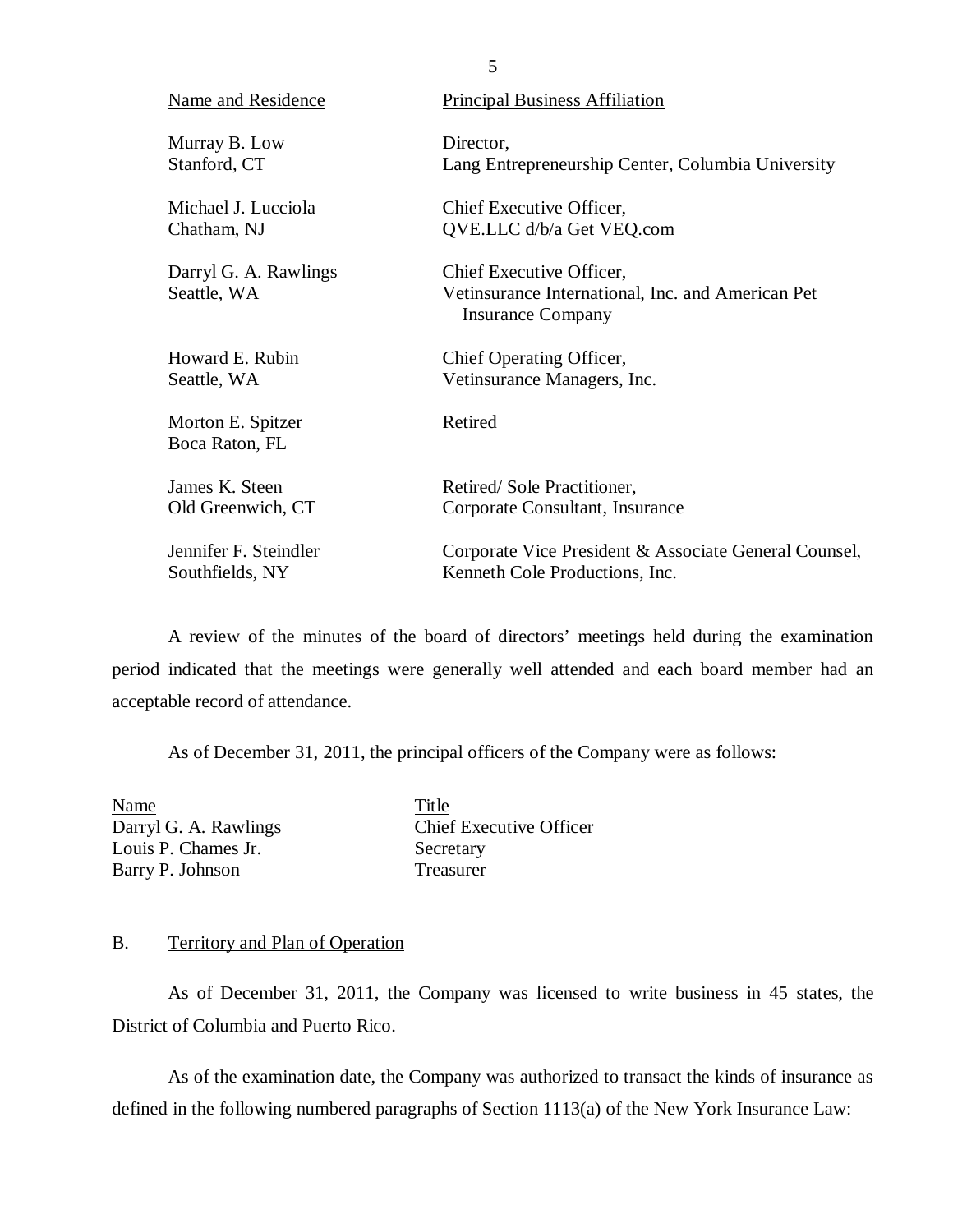| <b>Paragraph</b> | Line of Business                               |
|------------------|------------------------------------------------|
| 3                | Accident & health                              |
| 4                | Fire                                           |
| 5                | Miscellaneous property                         |
| 6                | Water damage                                   |
| 7                | Burglary and theft                             |
| 8                | Glass                                          |
| 9                | Boiler and machinery                           |
| 10               | Elevator                                       |
| 11               | Animal                                         |
| 12               | Collision                                      |
| 13               | Personal injury liability                      |
| 14               | Property damage liability                      |
| 15               | Workers' compensation and employers' liability |
| 16               | Fidelity and surety                            |
| 19               | Motor vehicle and aircraft physical damage     |
| 20               | Marine and inland marine                       |

21 Marine protection and indemnity

Based on the lines of business for which the Company is licensed and the Company's current capital structure, the Company is required to maintain a minimum surplus to policyholders in the amount of \$4,000,000.

The following schedule shows the direct premiums written by the Company both in total and in New York for the period under examination:

| Calendar Year | New York State | <b>Total Premiums</b> | Premiums Written in New York State<br>as a percentage of Total Premium |
|---------------|----------------|-----------------------|------------------------------------------------------------------------|
| 2007          | \$<br>$\theta$ | S                     | $0.00\%$                                                               |
| 2008          | 10,447         | \$.<br>77,454         | 13.49%                                                                 |
| 2009          | \$200,801      | \$1,460,725           | 13.75%                                                                 |
| 2010          | \$1,040,390    | \$7,179,466           | 14.49%                                                                 |
| 2011          | \$2,964,502    | \$19,637,525          | 15.10%                                                                 |

The Company only writes accident and health insurance for dogs and cats.

## C. Reinsurance

Assumed reinsurance accounted for 12.17% of the Company's gross premiums written in 2011. The Company did not begin assuming business until 2010.

The Company's assumed reinsurance program consists of a fronting arrangement with Omega General Insurance Company ("Omega"), a Canadian insurer, whereby Omega writes pet insurance in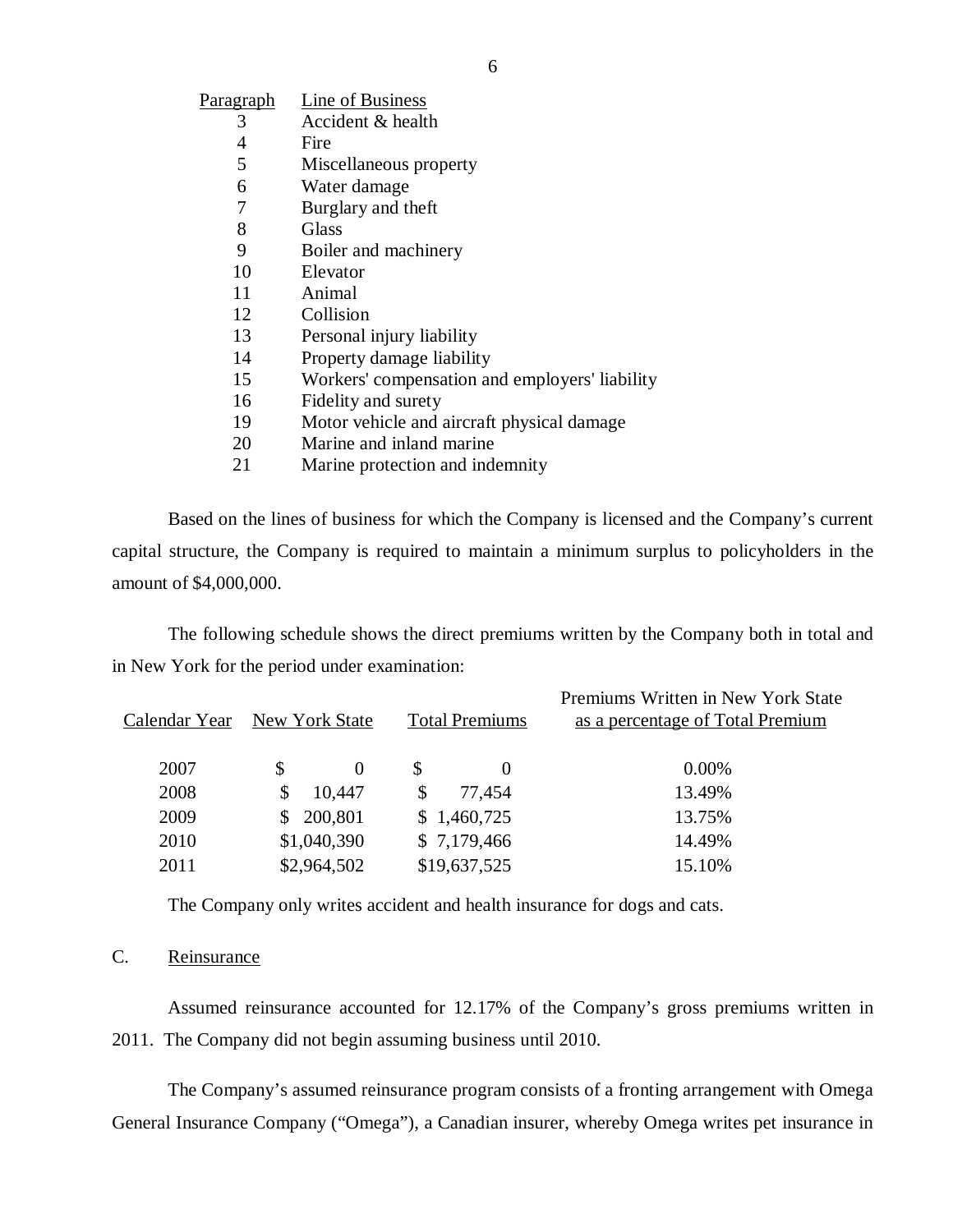<span id="page-8-0"></span>Canada pursuant to an agency agreement with Vetinsurance Brokers Canada Inc. and cedes 100% of this business to the Company pursuant to a stop loss reinsurance agreement.

The Company utilizes reinsurance accounting as defined in Statement of Statutory Accounting Principle ("SSAP") No. 62 for its assumed reinsurance business.

The Company does not cede any reinsurance.

Examination review found that the Schedule F data reported by the Company in its filed annual statement accurately reflected its reinsurance transactions.

## D. Holding Company System

The Company is 100% owned by Vetinsurance International, Inc., a Delaware corporation, which is ultimately controlled by private investors with Maveron Equity Partners III, L.P. owning 30.14% of Vetinsurance International, Inc.

A review of the Holding Company Registration Statements filed with this Department indicated that such filings were complete and were filed in a timely manner pursuant to Article 15 of the New York Insurance Law and Department Regulation 52.

The following is a chart of the holding company system at December 31, 2011:

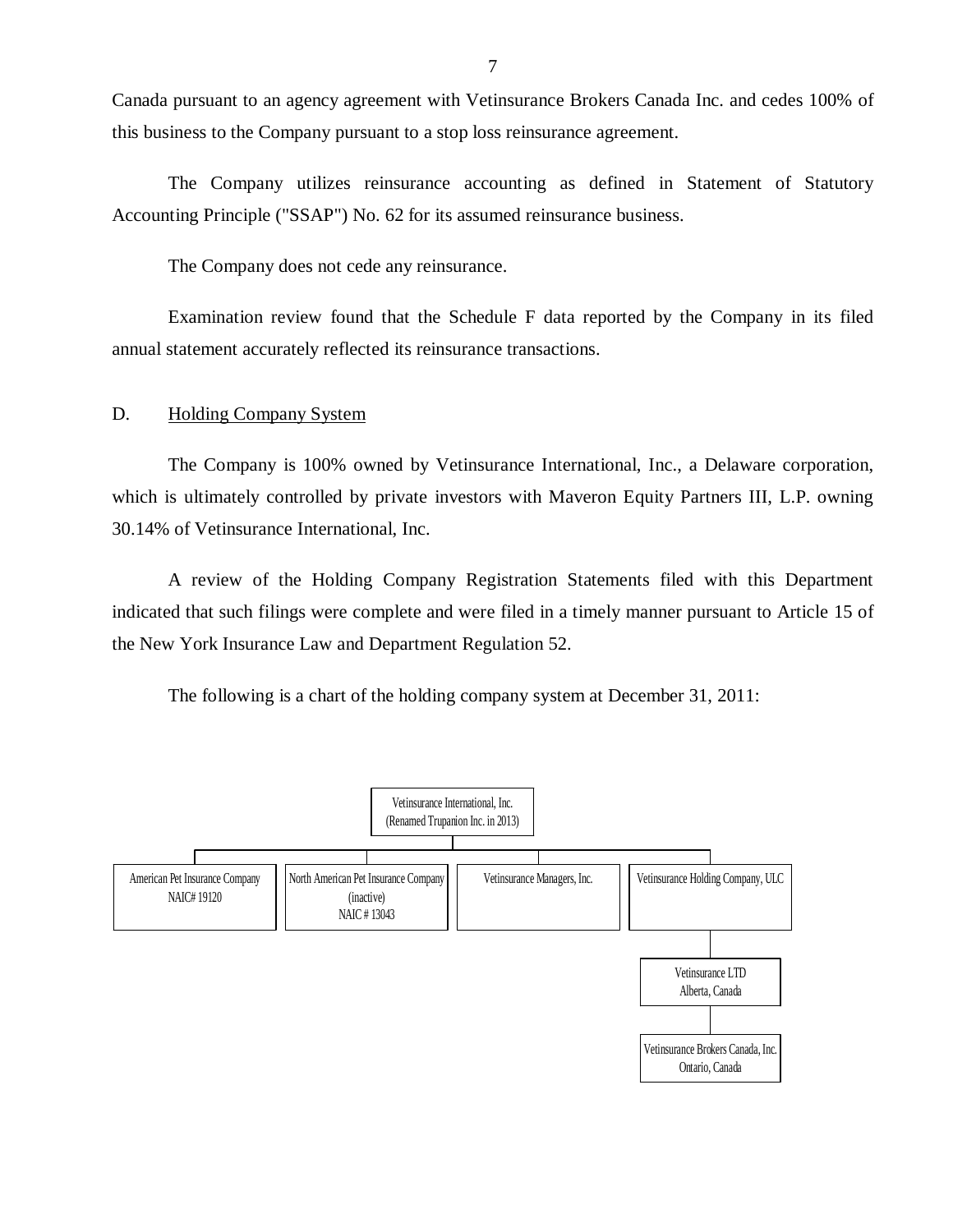At December 31, 2011, the Company was party to the following agreements with other members of its holding company system:

### Administrative Services and Property Agreement

Effective May 16, 2007, and as amended July 15, 2008, the Company and Vetinsurance Managers, Inc. ("Vetinsurance") entered into an Administrative Services and Property Agreement. Pursuant to the terms of the agreement, Vetinsurance will perform various services for the Company including claims payment and adjustment, underwriting, sales and marketing, facility sharing, accounting and finance, insurance coverage and administration. The charge for such services and facilities shall be at cost and shall include all direct and directly allocable expenses reasonably and equitably determined to be attributable to the Company, plus a reasonable charge for direct overhead.

The agreement and all subsequent amendments were filed with the Department pursuant to Section 1505(d) of the New York Insurance Law.

### General Agency Agreement

Effective May 16, 2007, and as amended May 25, 2007, January 1, 2010 and May 1, 2011, the Company and Vetinsurance entered into a General Agency Agreement. Pursuant to the terms of the agreement the Company appoints Vetinsurance as its managing general agent for the purpose of producing and handling the policies of the Company. The Company grants authority to Vetinsurance to solicit, accept and receive applications for such classes of coverage that the Company has authority to write, to secure, at its own expense, reasonable underwriting information through reporting agencies or other appropriate sources relating to each risk insured; to issue, renew and countersign policies, certificates, endorsement and binders and to collect and receive premiums thereon. The Company further authorizes Vetinsurance to perform all acts and duties under policies of insurance issued by the Company including, properly sending and/or receiving reports and notices and remitting and/or receiving monies due from or to the Company and adjusting and paying losses or other claims.

The agreement and all subsequent amendments were filed with the Department pursuant to Section 1505(d) of the New York Insurance Law.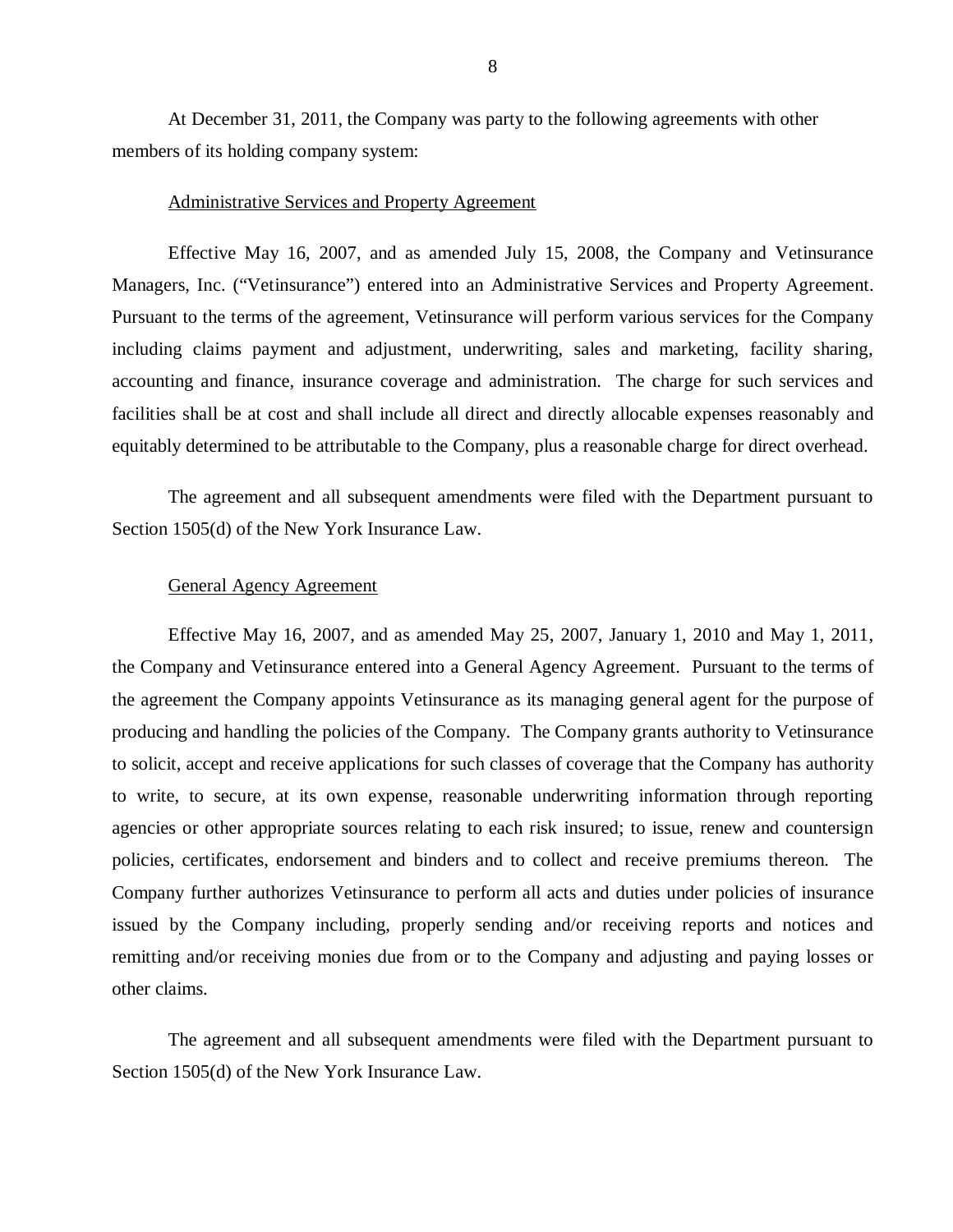## Federal Income Tax Allocation Agreement

Effective May 16, 2007 the Company entered into a Tax Allocation Agreement with its immediate parent, Vetinsurance International, Inc., and other members of the holding company system, including Vetinsurance Managers, Inc., and Vetinsurance Brokers, Ltd. Pursuant to the terms of the agreement, for each consolidated return year, the consolidated tax liability of the group shall be allocated among the members who agree to pay an amount equal to the separate tax liability for each member. The separate return tax liability of each member shall not exceed the amount each member would have paid if it had filed on a separate return basis.

The agreement was filed with the Department pursuant to Section 1505(d) of the New York Insurance Law.

## E. Significant Operating Ratios

The following ratios have been computed as of December 31, 2011, based upon the results of this examination:

| Net premiums written to surplus as regards policyholders       | 219% |
|----------------------------------------------------------------|------|
| Adjusted liabilities to liquid assets                          | 24%  |
| Gross agents' balances (in collection) to policyholder surplus | 2%   |

All of the above ratios fall within the benchmark ranges set forth in the Insurance Regulatory Information System of the National Association of Insurance Commissioners.

The underwriting ratios presented below are on an earned/incurred basis and encompass the five-year period covered by this examination:

|                                              | Amounts      | Ratios  |
|----------------------------------------------|--------------|---------|
| Losses and loss adjustment expenses incurred | \$19,767,187 | 64.12%  |
| Other underwriting expenses incurred         | 10,731,993   | 34.81%  |
| Net underwriting gain                        | 327,571      | 1.06%   |
| Premiums earned                              | \$30,826,751 | 100.00% |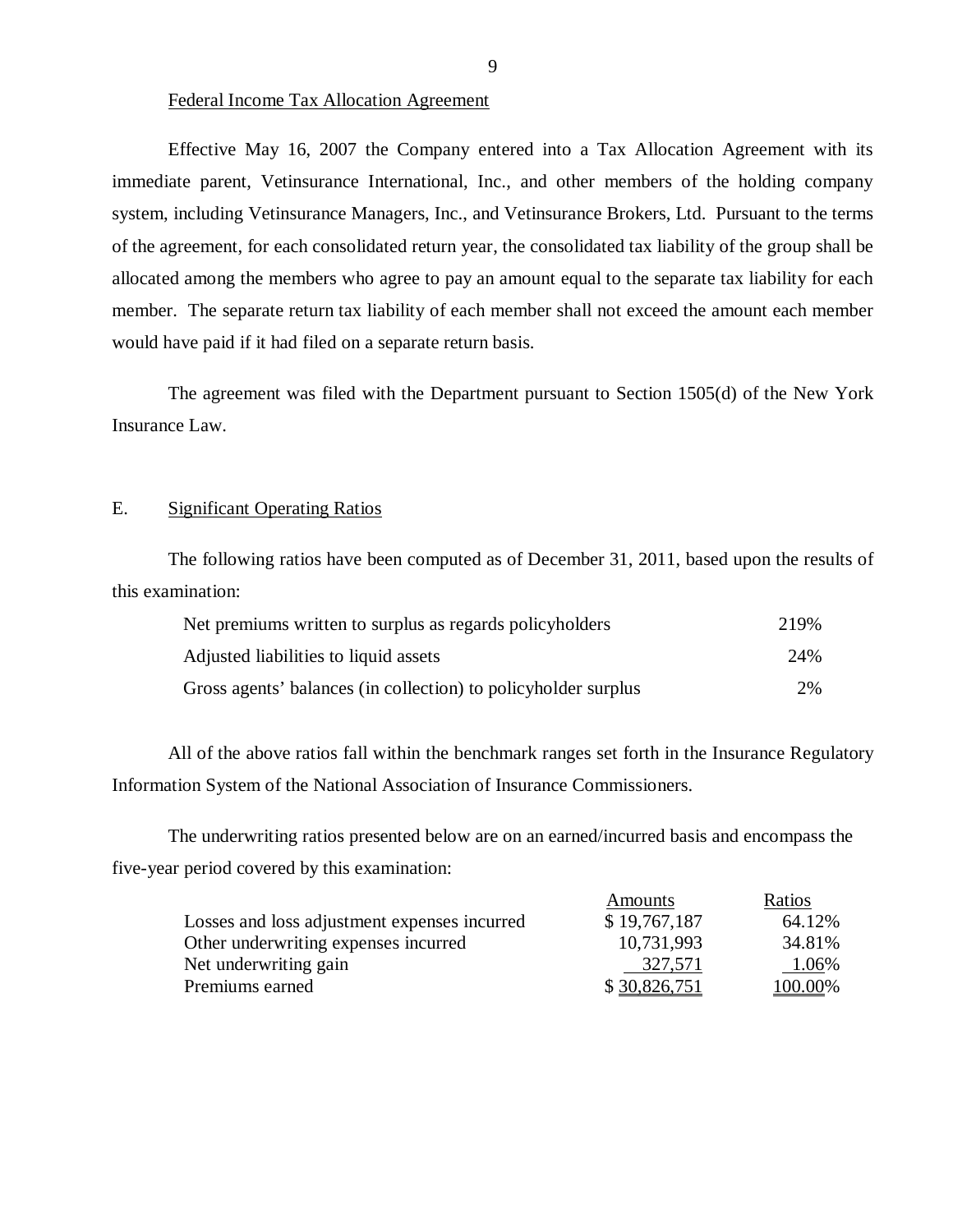#### <span id="page-11-0"></span>F. Accounts and Records

#### Fidelity Bond Coverage

The Company does not maintain fidelity bond coverage for its directors, officers and key employees in the event of material acts of dishonesty or theft.

It is recommended that the Company obtain a fidelity bond in an amount as required by the guidelines set forth in the NAIC Financial Condition Examiners Handbook.

### Conflict of Interest Policy and Statements

During the review of the Company's corporate governance it was noted that the Company does not have a conflict of interest policy which was approved by its board of directors.

It is recommended that the Company adopt a conflict of interest policy, which is approved by its board of directors, and have each member of the board of directors, all officers and all key employees sign a conflict of interest statement annually.

#### G. Information technology

The Company does not have a formal disaster recovery plan.

It is recommended that the Company adopt a formalized disaster recovery plan and test such plan on a regular basis.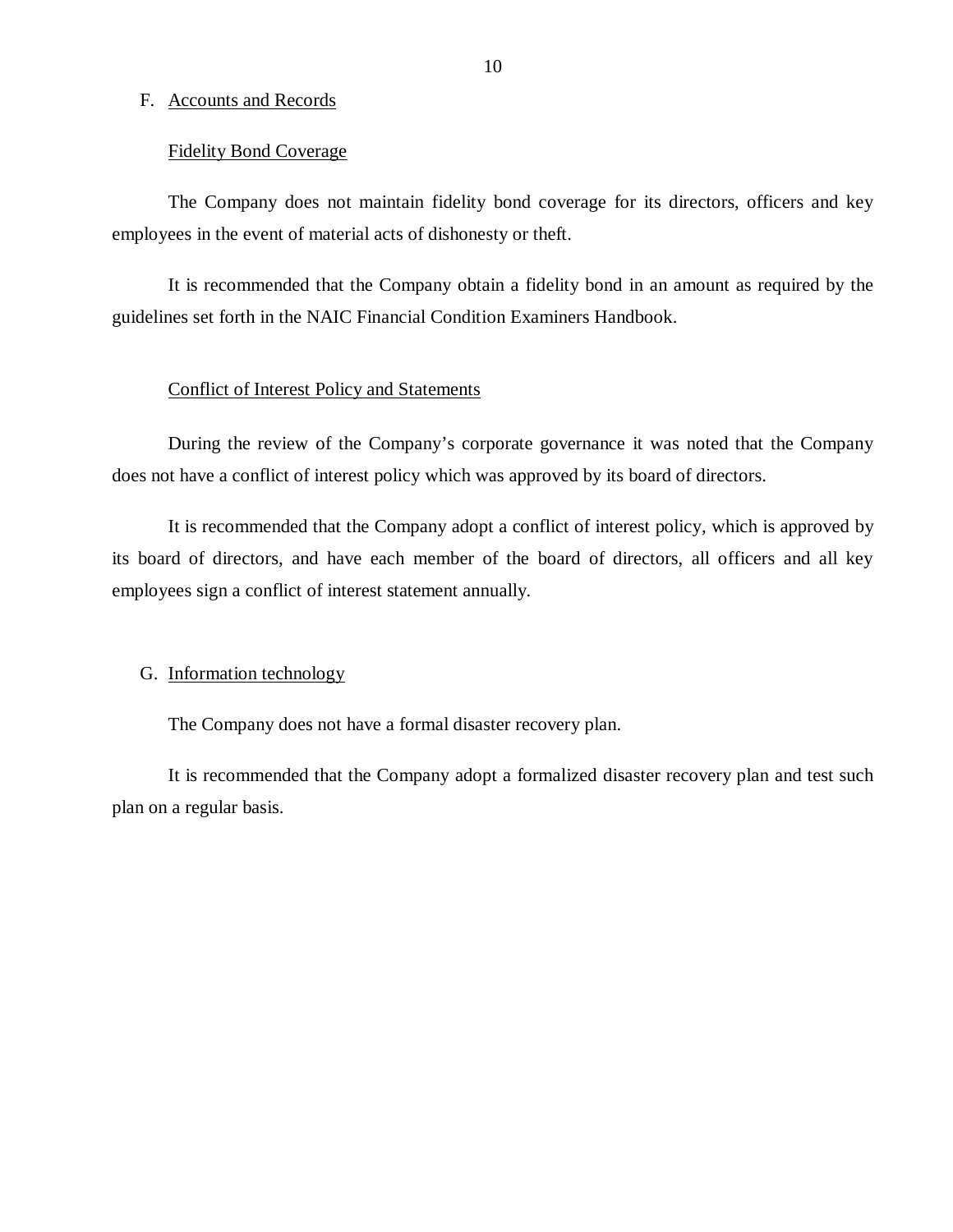## **3. FINANCIAL STATEMENTS**

## A. Balance Sheet

The following shows the assets, liabilities and surplus as regards policyholders as of December 31, 2011 as determined by this examination and as reported by the Company:

| Assets                                                                |              | <b>Assets Not</b> | Net Admitted     |
|-----------------------------------------------------------------------|--------------|-------------------|------------------|
|                                                                       | Assets       | Admitted          | Assets           |
| <b>Bonds</b>                                                          | \$1,280,049  | \$0               | \$1,280,049      |
| Common stocks                                                         | 3,626,071    |                   | 3,626,071        |
| Cash, cash equivalents and short-term investments                     | 5,395,917    |                   | 5,395,917        |
| Investment income due and accrued                                     | 28,704       |                   | 28,704           |
| Uncollected premiums and agents' balances in the                      |              |                   |                  |
| course of collection                                                  | 245,293      |                   | 245,293          |
| Other amounts receivable under reinsurance contracts                  | 988,940      |                   | 988,940          |
| Receivables from parent, subsidiaries and affiliates                  | 1,063,698    |                   | 1,063,698        |
| Prepaid expenses                                                      | 29,102       | 29,102            | $\theta$         |
| Deferred marketing costs                                              | 999,613      | 999,613           | $\boldsymbol{0}$ |
| <b>Total assets</b>                                                   | \$13,657,387 | \$1,028,715       | \$12,628,672     |
| Liabilities, surplus and other funds                                  |              |                   |                  |
| Liabilities<br>Losses and loss adjustment expenses                    |              |                   | \$<br>890,000    |
| Other expenses (excluding taxes, licenses and fees)                   |              |                   | 27,626           |
| Taxes, licenses and fees (excluding federal and foreign income taxes) |              |                   | 255,807          |
| Net deferred tax liability                                            |              |                   | 237,266          |
| Unearned premiums                                                     |              |                   | 1,027,666        |
| <b>Total liabilities</b>                                              |              |                   | 2,438,365<br>\$  |
|                                                                       |              |                   |                  |
| Common capital stock                                                  |              | \$4,800,000       |                  |
| Gross paid in and contributed surplus                                 |              | 5,470,538         |                  |
| Unassigned funds (surplus)                                            |              | (80, 230)         |                  |
| Surplus as regards policyholders                                      |              |                   | 10,190,308       |
| Total liabilities, surplus and other funds                            |              |                   | \$12,628,673     |

Note: The Internal Revenue Service has not audited any of the Company's consolidated Federal Income Tax returns through tax year 2011. The examiner is unaware of any potential exposure of the Company to any tax assessment and no liability has been established herein relative to such contingency.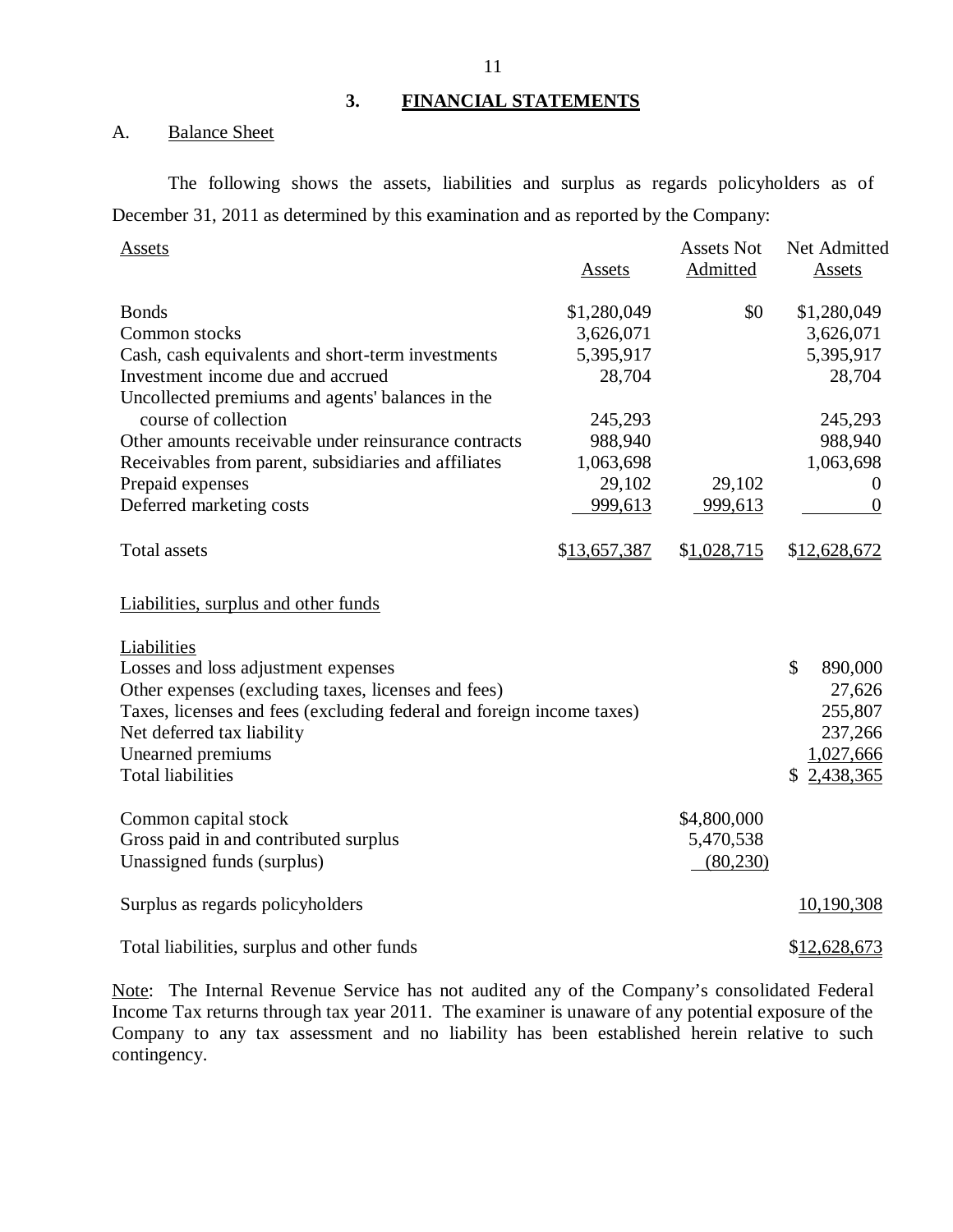## B. Statement of Income

Surplus as regards policyholders decreased by \$37,608,455 during the 5-year examination period January 1, 2007 through December 31, 2011, detailed as follows:

| <b>Underwriting Income</b>                                                                          |                            |                      |
|-----------------------------------------------------------------------------------------------------|----------------------------|----------------------|
| Premiums earned                                                                                     |                            | \$30,826,751         |
| Deductions:<br>Losses and loss adjustment expenses incurred<br>Other underwriting expenses incurred | \$19,767,187<br>10,731,993 |                      |
| Total underwriting deductions                                                                       |                            | 30,499,180           |
| Net underwriting gain or (loss)                                                                     |                            | \$<br>327,571        |
| <b>Investment</b> Income                                                                            |                            |                      |
| Net investment income earned<br>Net realized capital gain                                           | \$1,125,886<br>(271, 579)  |                      |
| Net investment gain or (loss)                                                                       |                            | 854,307              |
| Net income before dividends to policyholders and before<br>federal and foreign income taxes         |                            | \$1,181,878          |
| Dividends to policyholders                                                                          |                            | $\Omega$             |
| Net income after dividends to policyholders but before<br>federal and foreign income taxes          |                            | \$1,181,878          |
| Federal and foreign income taxes incurred                                                           |                            | 383,523              |
| Net income                                                                                          |                            | \$<br><u>798,355</u> |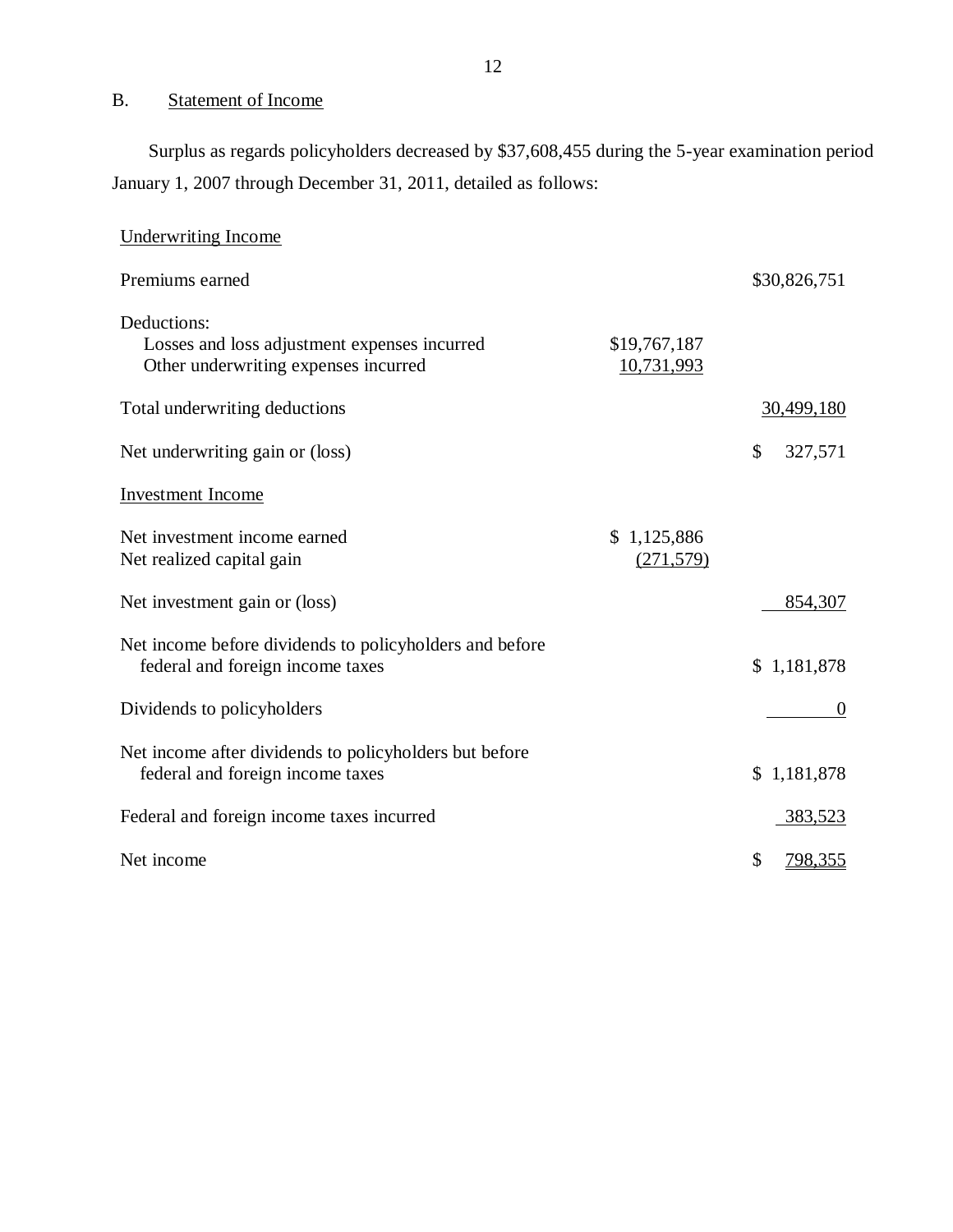| Surplus as regards policyholders per report on |              |
|------------------------------------------------|--------------|
| examination as of December 31, 2006            | \$47,798,763 |

|                                                        | Gains in<br><b>Surplus</b> | Losses in<br><b>Surplus</b> |              |
|--------------------------------------------------------|----------------------------|-----------------------------|--------------|
| Net income                                             | 798,353<br><sup>\$</sup>   |                             |              |
| Change in net unrealized foreign exchange capital loss |                            | \$<br>27,101                |              |
| Change in net deferred income tax                      |                            | 311,045                     |              |
| Change in non-admitted assets                          |                            | 954,936                     |              |
| Cumulative effect of changes in accounting principles  | 414,499                    |                             |              |
| Capital changes (stock redemption)                     |                            | 3,400,000                   |              |
| Capital changes (change in par value)                  | 3,200,000                  |                             |              |
| Surplus adjustments (stock redemption)                 |                            | 25,330,000                  |              |
| Surplus adjustments (change in par value)              |                            | 3,200,000                   |              |
| Dividends to stockholders                              | 0                          | 8,798,225                   |              |
| Total gains and losses                                 | \$4,412,852                | \$42,021,307                |              |
| Net increase (decrease) in surplus                     |                            |                             | (37,608,455) |
| Surplus as regards policyholders per report on         |                            |                             |              |
| examination as of December 31, 2011                    |                            |                             | \$10,190,308 |

## **4. LOSSES AND LOSS ADJUSTMENT EXPENSES**

The examination liability for the captioned items of \$890,000 is the same as reported by the Company as of December 31, 2011. The examination analysis was conducted in accordance with generally accepted actuarial principles and practices and was based on statistical information contained in the Company's internal records and in its filed annual statements.

## **5. COMPLIANCE WITH PRIOR REPORT ON EXAMINATION**

The prior report on examination contained two recommendations. However, these comments are not relevant due to the change in ownership.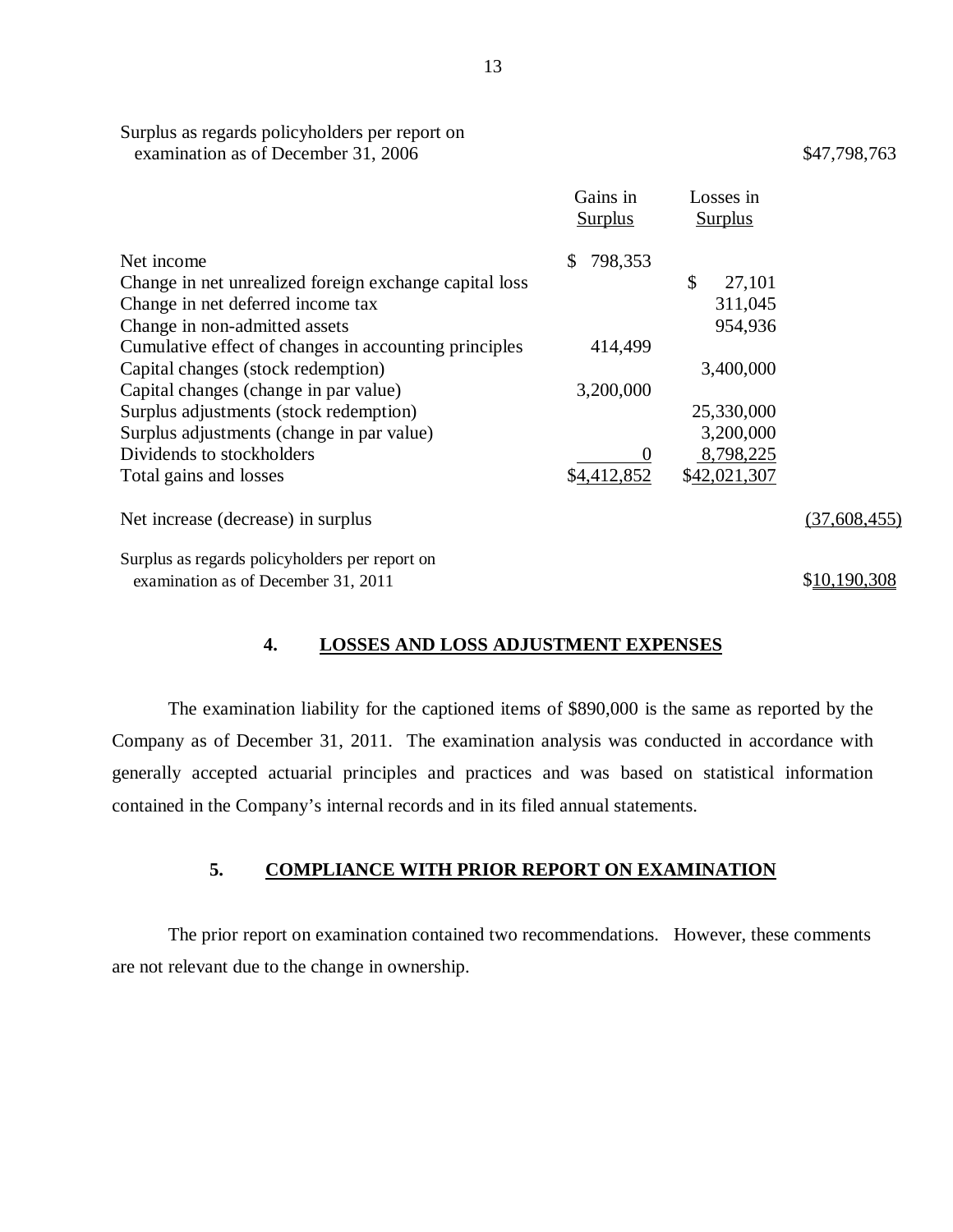## **6. SUMMARY OF COMMENTS AND RECOMMENDATIONS**

## ITEM PAGE NO.

## A. Accounts and Records

## Fidelity Bond

It is recommended that the Company obtain a fidelity bond in an 10 amount as required by the guidelines set forth in the NAIC Financial Condition Examiners Handbook.

## Conflict of Interest Policy

It is recommended that the Company adopt a conflict of interest policy,  $10$ which is approved by the board of directors, and have each member of the board of directors, all officers and all key employees sign a conflict of interest statement annually.

## B. Information Technology

## Disaster Recovery Plan

It is recommended that the Company adopt a formalized disaster 10 recovery plan and test such plan on a regular basis.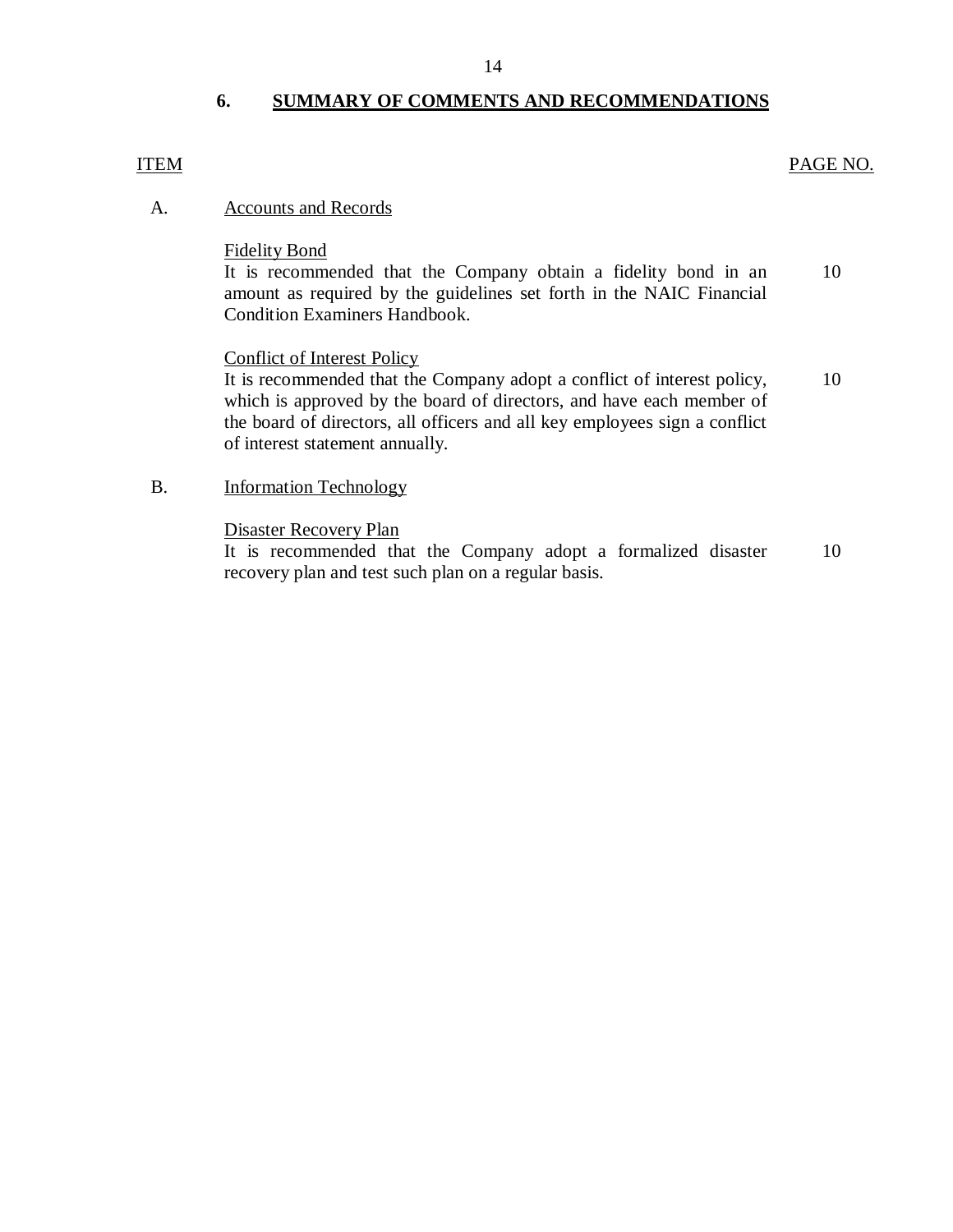Respectfully submitted,

Christiana Dugopolski, CFE, CPA Examiner-in-Charge

STATE OF NEW YORK ) )ss: COUNTY OF NEW YORK )

Christiana Dugopolski, being duly sworn, deposes and says that the foregoing report, subscribed by her, is true to the best of her knowledge and belief.

Christiana Dugopolski

Subscribed and sworn to before me

this  $\_\_\_\_\$  day of  $\_\_\_\_\_\_\$  , 2013.